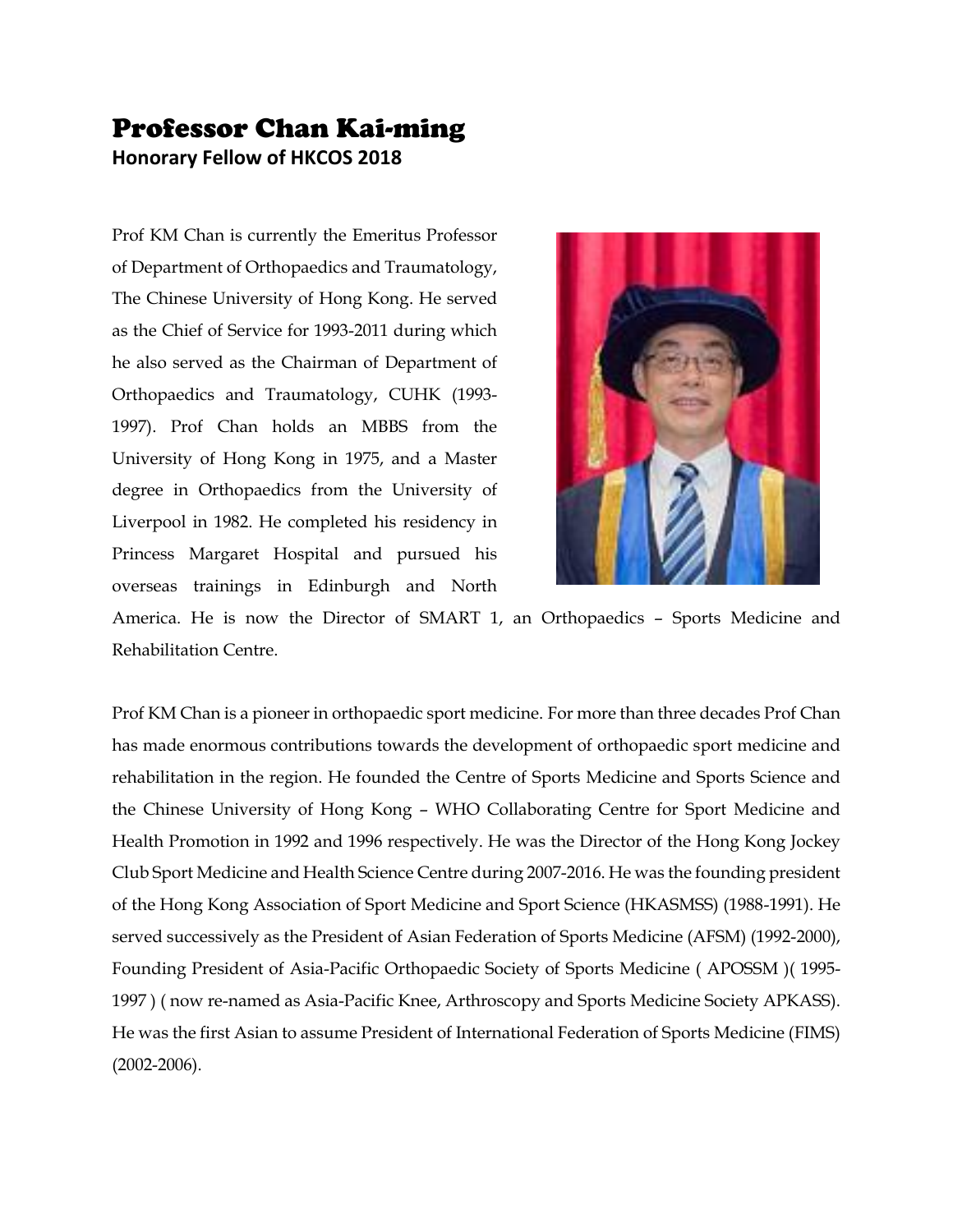Prof Chan served as President of Hong Kong Orthopaedic Association ( HKOA ) ( 1991-1992) and President of Hong Kong College of Orthopaedic Surgeions ( HKCOS) ( 1996-1998).

Prof Chan started a taught Master Degree in Sport medicine and health Science in 2004, the first ever program of its nature in the region. There are now almost 600 graduates in the various professions of medical, allied health, sport education and sport science.

Prof Chan's clinical work includes arthroscopic surgery of the knee and shoulder, tendinopathies and rehabilitation of sporting injuries, while his research embraces clinical, basic and applied areas with highlights in technical advancement of arthroscopic surgery and clinical outcome, sport rehabilitation, biological healing of ACL and tendon, ankle injury prevention. In 2013, Prof Chan has initiated a SMART (Sport Medicine and Regenerative Technology) program which is part of a Lui Che Woo Institute of Innovative Medicine, Faculty of Medicine, CUHK, with the major emphasis to spear-head musculo-skeletal regeneration research. The launch of Musculoskeletal Regeneration Research Network (MRN) in the same year marked a significant landmark for this initiative.

Apart from education, clinical service and research, Prof Chan also devotes his career to social service. Prof Chan was the Founder of StandTALL, an orthopaedic rehabilitation program initiated in the wake of the 5-12 devastating earthquake in WenChuen, Sichuan, China in 2008. Todate, StandTALL has treated 566 patients with amputations, fitting them with prosthesis, limb deformities and spinal cord injuries. StandTALL also runs various professional training program and enrolls more than 2079 students. He was awarded the Humanitarian Award by the Chinese Orthopaedic Association (COA) in 2012.

Prof KM Chan was honored with an Officer of (the Order of) the British Empire (OBE) for his contribution in sports medicine in 1995, John Joyce Award of the Biennial International Society of Arthroscopy, Knee Surgery and Orthopaedic Sports Medicine Congress in 1997, Justice of the Peace (JP) in 2003, FIMS Gold Medal in 2008, Alpha-Omega-Alpha Honorary Member of Stanford University, USA in 2009, the Ambassador of the Bone & Joint Decade (BJD) in 2010 and Takagi and Watanabe Award, Asia-Pacific Knee, Arthroscopy and Sports Medicine Society in 2014 and